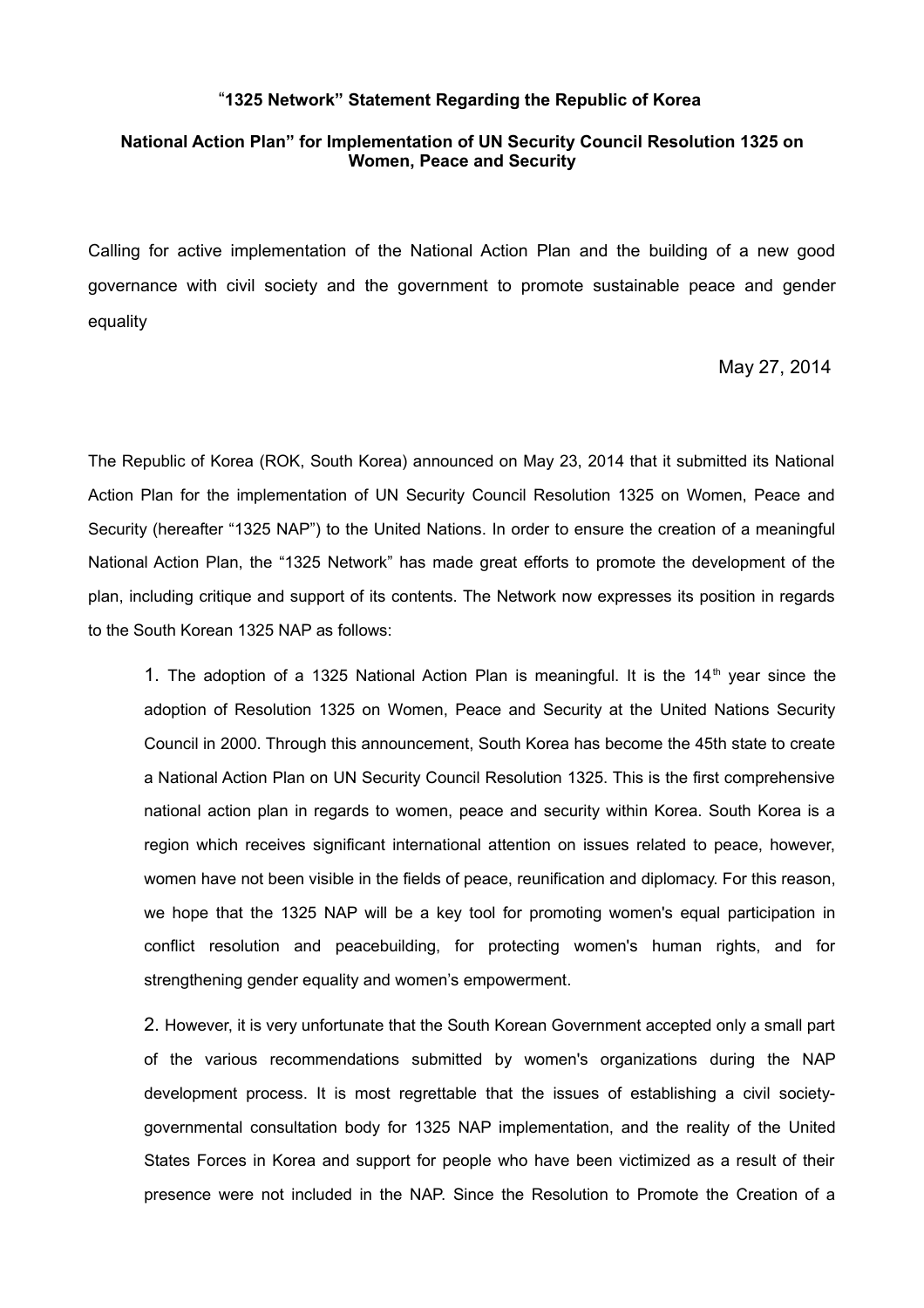UNSCR 1325 NAP was passed in 2012 at the South Korean National Assembly, no legislation related to the NAP has been passed, and there are no socio-economic analysis of gender and gender sensitive data in the fields of peace, reunification and diplomacy. This means that the content which could be reflected in the NAP was limited.

3. For effective implementation of the 1325 NAP, we call on the Government to have a strong political will and promote the following measures.

1) We call for legal and institutional measures to be put in place for implementation of the 1325 NAP. If the recently announced NAP is fully implemented, this will contribute to women's empowerment. It is known that there is a current plan to change the lead Ministry for implementing the 1325 NAP. In order to carry out full implementation, we call on the government to make the lead Ministry public soon, and to develop legal and institutional measures including accountable mechanisms, a reporting framework, budget allocation, indicators for evaluation of implementation , and a concrete plan for monitoring.

2) We recommend the promotion of "a new governance with civil society and the government" in the process of implementation of UNSCR 1325. During the process of the 1325 NAP development, civil society requested the Government to establish a joint civil societygovernmental consultative body, in which the government and civil society together participate in development of the National Action Plan. The South Korean Government accepted this request, and subsequently held discussion within this civil society-governmental body on the NAP draft. This was an endeavor for a new governance in this field, and the first such civil society-governmental consultative body in relation to women, peace and security. However, such a civil society-governmental consultative body was not incorporated into the 1325 NAP. We once again call on the government to accept our recommendation to establish a "1325 NAP Civil Society-Governmental Coordination Committee" in order to discuss the review, coordination, evaluation and institutional improvement in relation to the NAP.

3) It is necessary to foster an objective environment for the implementation of the 1325 NAP. The recent Sewol Ferry disaster has reconfirmed the importance of human security incorporating the welfare and safety needs of humans, going beyond traditional security concepts focused on the protection of national territory and sovereignty. We believe that thorough implementation of UNSCR 1325 would contribute to the promotion of gender equality and women's empowerment, going beyond national security. Furthermore, implementation of